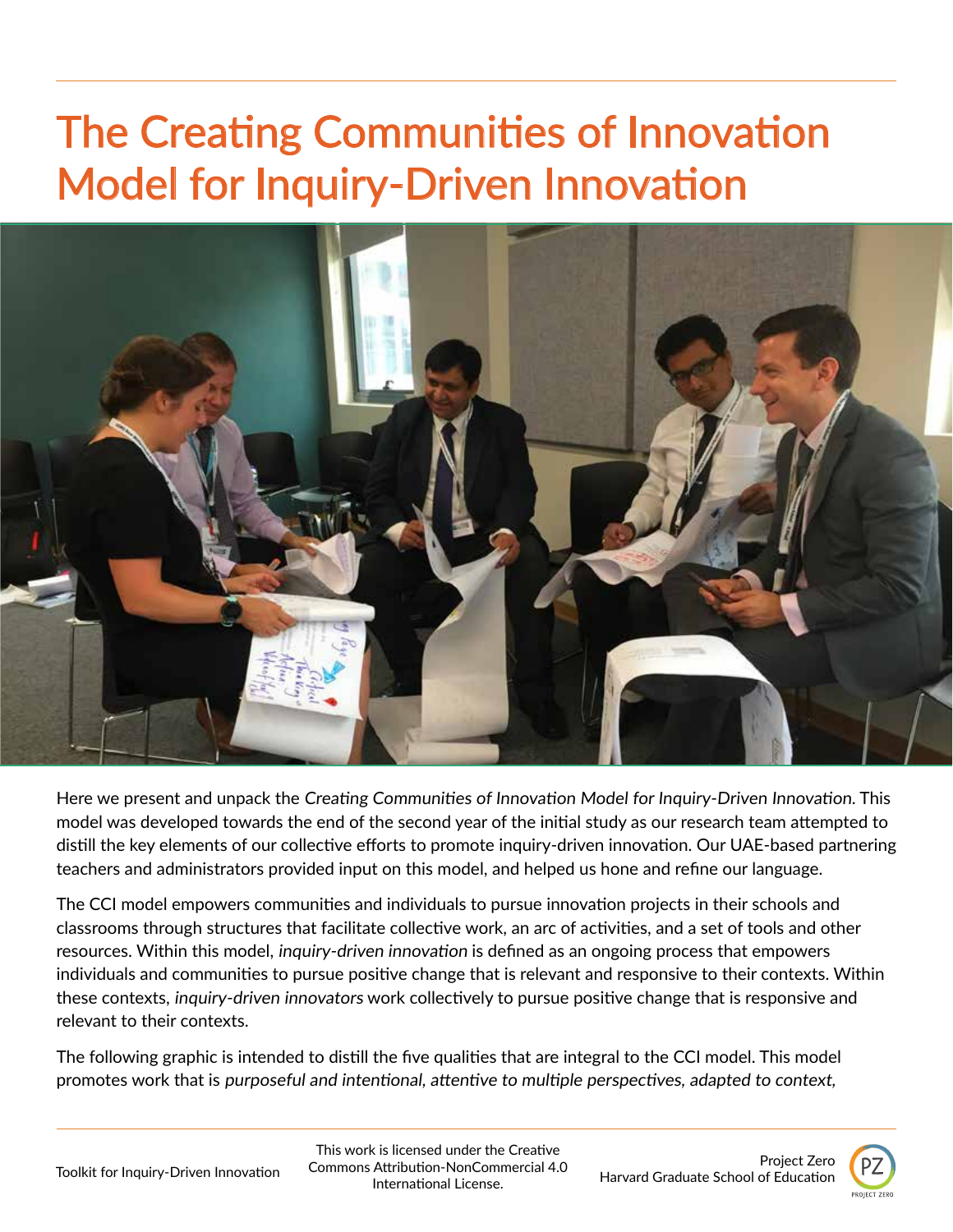sustained and iterative, and structured and supported. The circular format of the graphic is intended to convey that there is a non-hierarchical relationship among these qualities and that they connect to form a coherent whole.



design processes are revisited and refined over time.

## Purposeful and intentional

Addresses a specific need or interest; involves deliberate design choices throughout the process.

The Creating Communities of Innovation model for inquiry-driven innovation supports educators to work on innovations that address a specific need or interest, that is, innovations that are purposeful and explicitly designed to promote positive change within their local contexts rather than innovation for innovation's sake. Throughout our work with our teacher colleagues we consistently saw how teams of educators worked on innovations that addressed something that felt important to their schools and the teaching and learning that took place within them.

The kind of professional development envisaged by the CCI project is intentional in that educators are supported to make choices and decisions that reflect the purpose of what they are trying to do in terms of their

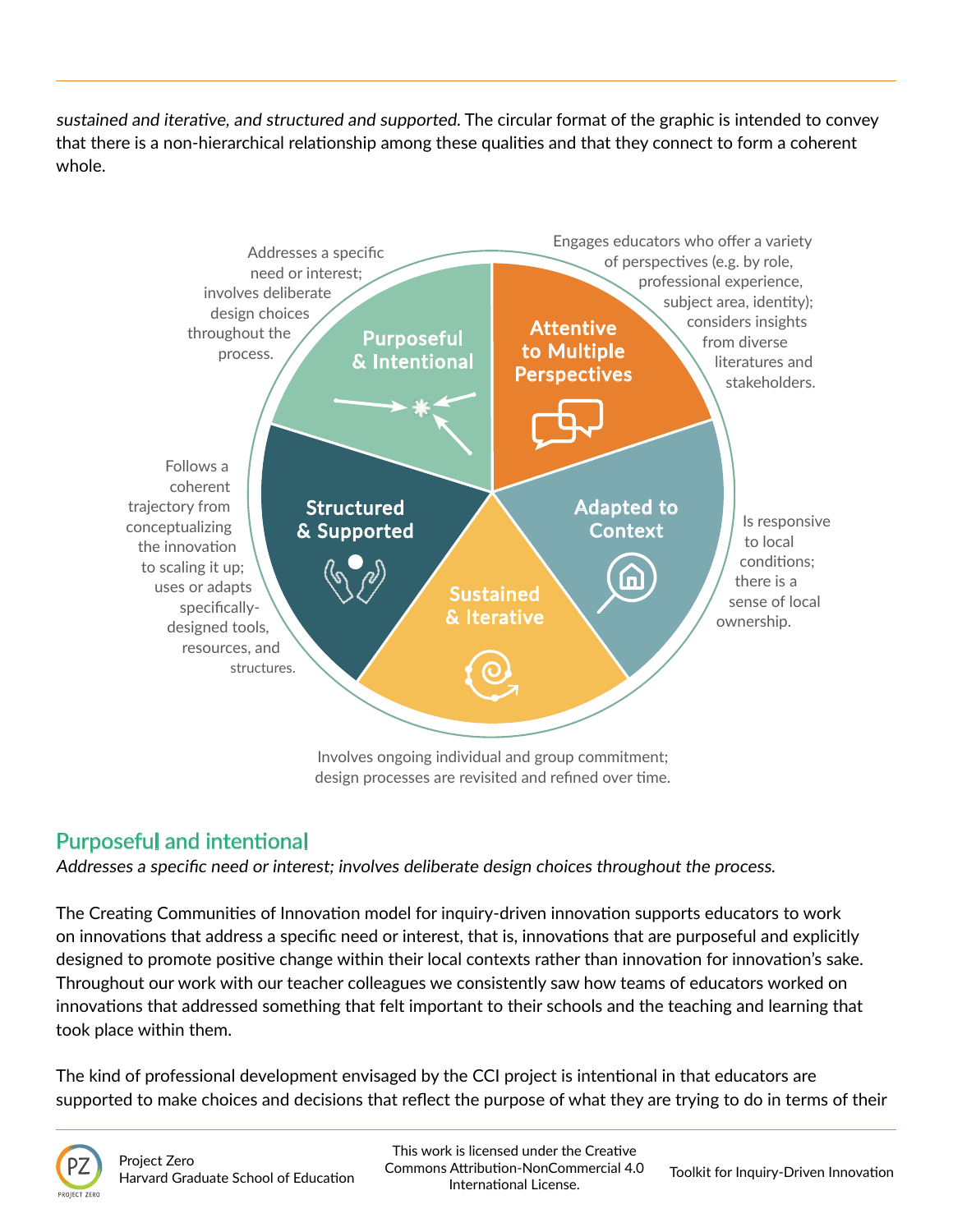specific innovations. Reflection is a key component of the CCI model and educators are repeatedly invited to consider why they are doing certain things. The iterative nature of the model also promotes intentionality: from the outset of their engagement with the CCI model, educators are supported to observe and listen carefully to what is happening in their schools and classrooms and to respond thoughtfully to the data and documentation that they are collecting and interpreting in order to advance their innovations. Meanwhile, various other tools such as the Population, Innovation, Outcome and the Theory of Action tools—are designed to help educators focus in concrete ways on who they want to impact and how they are going to do so.

### Attentive to multiple perspectives

Engages educators who offer a variety of perspectives; considers insights from diverse literatures and stakeholders.

The Creating Communities of Innovation model for inquiry-driven innovation recommends that educators come together in study groups that are designed to engage a variety of perspectives. Part of the power of the CCI model comes from facilitating learning experiences that bring together professionals who do not habitually work together and who perhaps underestimate how much they could learn from one another's expertise and practices. Accordingly, study groups are recommended to include members who differ by role and level of responsibility within the school, by degree and type of professional experience, by subject area, by age-level taught, and by personal identity—for example, by gender, race/ethnicity, religion, age, sexual orientation, and/ or national or regional identity. In this regard, the CCI model reflects research that indicates that diverse groups tend to be more effective than more homogeneous groups in terms of problem solving and generating creative ideas—in no small part because of the different perspectives and ways of thinking that diverse group members can bring to the table. Furthermore, having study group members be drawn from different areas of a school means that the group's innovation focus is likely to be relevant to a wide variety of stakeholders and to eventually take hold and be scaled across the institution.

The CCI model for inquiry-driven innovation also fosters attentiveness to multiple perspectives in ways that go beyond the composition of study groups. All the tools and structures that are incorporated into the CCI model, and which draw in part from decades of Project Zero research, are designed to generate or surface multiple ideas and perspectives. For example, thinking routines such as See, Think, Wonder and Connect, Extend, Challenge are incorporated into many of the tools. These thinking routines are designed to give individual learners voice within a group and to make the group's learning visible in ways that pay attention to multiple learner perspectives. Additionally, participants are encouraged to observe and listen carefully to a variety of stakeholders including students, teachers, parents, and other community members as they conceive of, initiate, and develop their innovations. They are also encouraged to consult with and draw inspiration from a variety of sources, including ones that lie beyond the field of education. Finally, the concept of networking across as well as within schools means that study group members are exposed to a variety of practices, ideas, and learning environments beyond their immediate contexts. This kind of cross-fertilization among schools can serve to encourage or endorse the work that study groups are doing; at other times it calls into question some of their assumptions or generates new ideas.

## Adapted to context

Is responsive to local conditions and addresses specific needs or interests; there is a sense of local ownership.

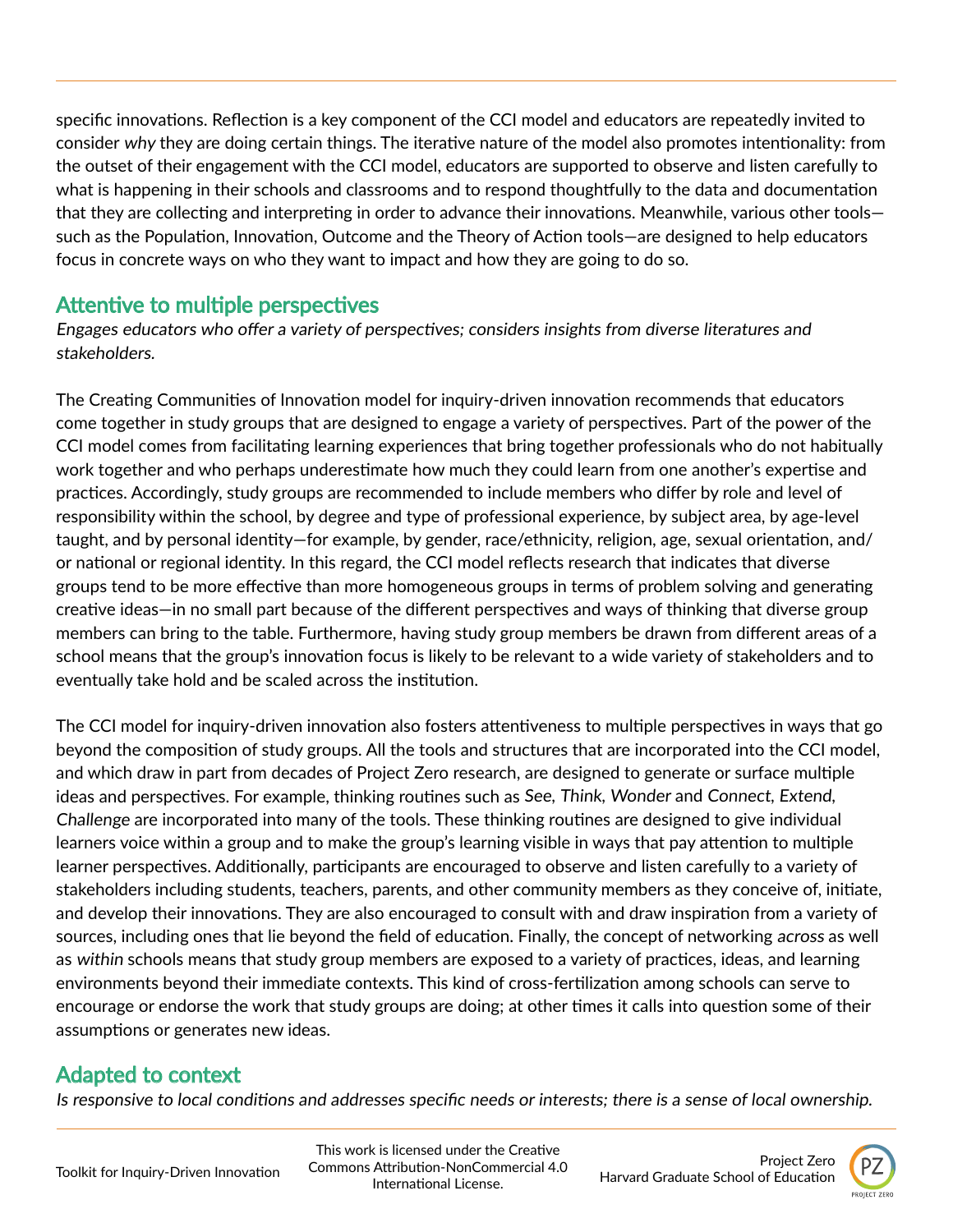The arc of activities developed by the Creating Communities of Innovation model for inquiry-driven innovation begins with the development of inquiry skills that are designed to promote educators' attentiveness to the local context and the viewing of it with fresh eyes. From the start, they are encouraged to develop innovations that make sense within their local contexts and that draw from multiple perspectives. This emphasis on local adaptation helps to empower educators because they are able to tap into their own experiences and knowledge of a particular context in order to generate innovations that address local needs or interests. As a result, educators experience a great deal of ownership and pride when they practice inquiry-driven innovation: for example, several of the CCI study groups we worked with gave specific names to their locally adapted innovations as a means of signaling that these innovations were special and unique to their schools and something to be proud of. Through the work of the CCI project, we have learned that school-based innovations are far more likely to take hold if they are relevant and responsive to the local communities they are designed to serve.

## Sustained and iterative

Involves ongoing individual and group commitment; design processes are revisited and refined over time.

The Creating Communities of Innovation model for inquiry-driven innovation stands as a counterpoint to ad hoc or even random ways of approaching professional development in schools. The CCI model is intended to be implemented over a period of at least one to two years, with the innovations and practices enduring well beyond that time period. The CCI model promotes the concept of sustained and ongoing learning journeys at the individual, study group, and whole community level. Through this model study groups are invited to reflect on and develop their collective stories of developing an innovation together, including the challenges or obstacles that they have overcome. A great deal of individual and group commitment is required. However, many educators are precisely looking for the kind of sustained professional development that enables them to feel like they are constantly growing and evolving in their practice and becoming empowered to make original and positive contributions within their local contexts.

The CCI model for inquiry-driven innovation is iterative in that innovations are developed by educators through a process that involves prototyping, implementing, and then eventually scaling their innovations, all the while deploying inquiry skills to help them refine and further develop their innovations and take stock of the impact they are having. The educator resources presented later in this toolkit are intended to be revisited and re-used over time; for example, the Theory of Action tool is intended to be a living document that is continually being revised and updated, including via the Theory of Action Tuning Protocol.

## Structured and supported

Follows a coherent trajectory from conceptualizing the innovation to scaling it up; uses or adapts specificallydesigned tools, resources, and structures.

Educators need structures in place to facilitate their growth and development: individual educators are simply too busy to carve out enough time for sustained professional development or to engage in coordinated networking with other colleagues. This model proposes weekly study group meetings that follow an arc of activities, as well as periodic cross-study group community meetings which can happen in person or virtually.

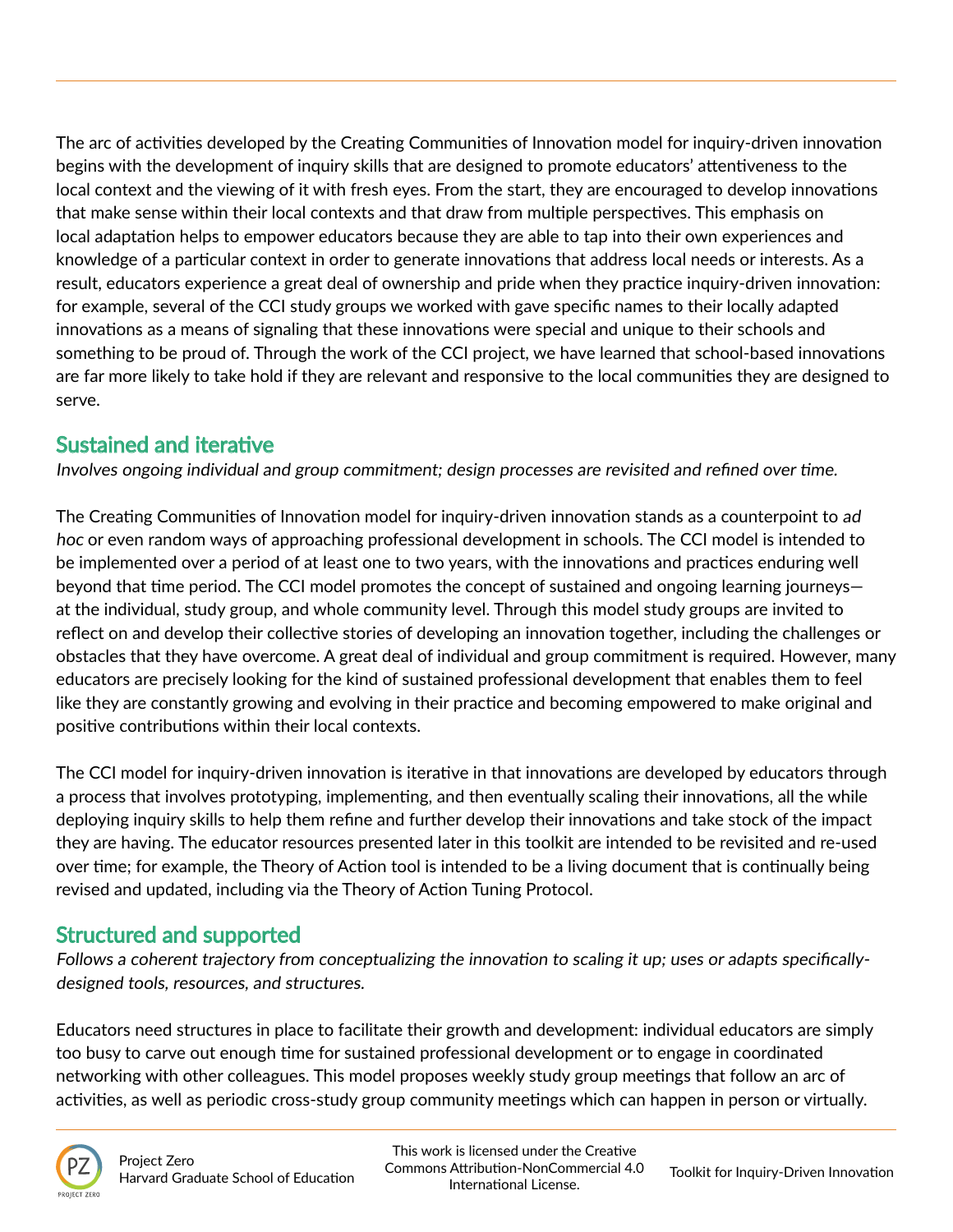The Creating Communities of Innovation structure requires commitment, and optimally direct involvement, from administrators within a school. While some of the study groups we have worked with developed creative ways to meet or coordinate with one another because of scheduling difficulties, study groups ideally need protected time to be able to meet with one another on a weekly basis.

The CCI model for inquiry-driven innovation crucially involves supporting teachers to develop innovations. A number of the teachers we have worked with contrasted doing individual action research projects with the CCI model, noting that the energy and psychological support they enjoyed from being part of a study group and wider learning community made the CCI experience far more satisfying and impactful—both for themselves as individuals and for their schools as organizations. It is not easy to take risks by introducing innovations into established practices: by supporting one another to overcome challenges and by having a shared collective experience, educators who work together are able to achieve much more than they can individually. Moreover, they can develop very close bonds with one another, in ways that are sometimes surprising if they are working with people they would not ordinarily encounter within their schools. At the whole community level, educators can become invested in one another's work and feel a sense of collective pride at being involved in a larger network that speaks to their broader professional identities in ways that transcend their local school contexts.

Project Zero